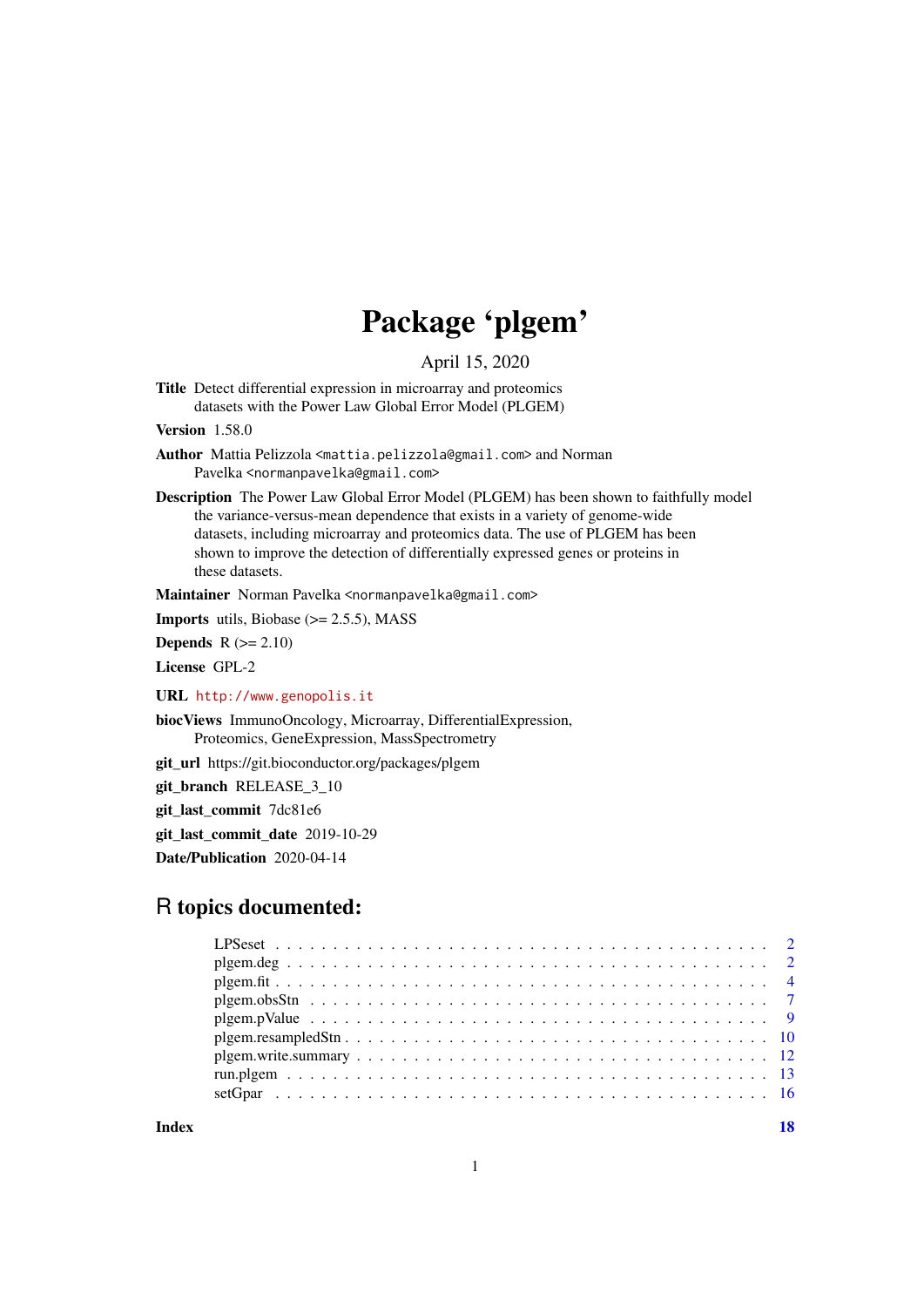<span id="page-1-0"></span>This ExpressionSet object contains a subset of the microarray data used in References for PLGEM set-up and validation. Briefly, it contains normalized gene expression values from a total of 6 hybridizations on MG-U74Av2 Affymetrix GeneChip microarrays. Two experimental conditions are represented in this dataset: the baseline condition ('C') contains data of immature murine dendritic cells (4 replicates); the other condition ('LPS') contains data of the same cells stimulated for 4 hours with LPS (2 replicates).

# Usage

data(LPSeset)

# Format

An object of class [ExpressionSet](#page-0-0).

# Author(s)

Mattia Pelizzola <mattia.pelizzola@gmail.com> Norman Pavelka <normanpavelka@gmail.com>

#### References

Pavelka N, Pelizzola M, Vizzardelli C, Capozzoli M, Splendiani A, Granucci F, Ricciardi-Castagnoli P. A power law global error model for the identification of differentially expressed genes in microarray data. BMC Bioinformatics. 2004 Dec 17;5:203.; [http://www.biomedcentral.com/](http://www.biomedcentral.com/1471-2105/5/203) [1471-2105/5/203](http://www.biomedcentral.com/1471-2105/5/203)

#### Examples

```
data(LPSeset)
library(Biobase)
head(exprs(LPSeset))
```
<span id="page-1-1"></span>plgem.deg *Selection of Differentially Expressed Genes/Proteins With PLGEM*

#### Description

This function selects differentially expressed genes/proteins (DEG) at a given significance level, based on observed PLGEM signal-to-noise ratio (STN) values (typically obtained via a call to [plgem.obsStn](#page-6-1)) and pre-computed p-values (typically obtained via a call to [plgem.pValue](#page-8-1)).

# Usage

```
plgem.deg(observedStn, plgemPval, delta=0.001, verbose=FALSE)
```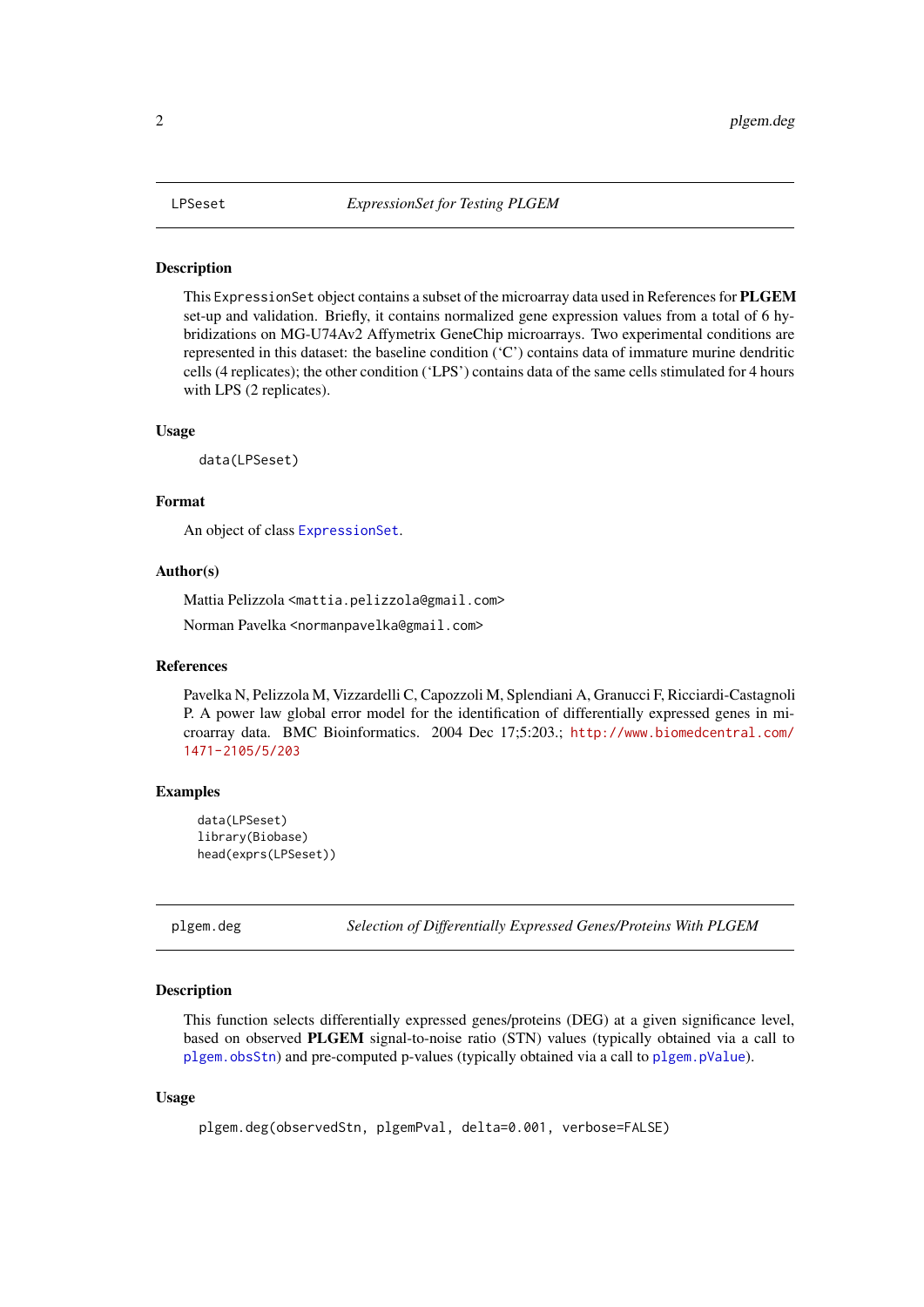#### <span id="page-2-0"></span>plgem.deg 3

# Arguments

| observedStn | list containing a matrix of observed PLGEM-STN values; output of function<br>plgem.obsStn.                                     |
|-------------|--------------------------------------------------------------------------------------------------------------------------------|
| plgemPval   | matrix of p-values; output of function plgem. pValue.                                                                          |
| delta       | numeric vector; the significance level(s) to be used for the selection of DEG;<br>value(s) must be between 0 and 1 (excluded). |
| verbose     | logical; if TRUE, comments are printed out while running.                                                                      |

# Details

This function allows for the selection of DEG by setting a significance cut-off on pre-calculated pvalues. The significance level delta roughly represents the false positive rate of the DEG selection, e.g. if a delta of 0.001 is chosen in a microarray dataset with 10,000 genes (none of which is truly differentially expressed), on average 10 genes/proteins are expected to be selected by chance alone.

# Value

A list of four elements:

| fit         | the input plgemFit.                                                                                                                                                                                                                                                                                                                                                                                                                                                                                         |
|-------------|-------------------------------------------------------------------------------------------------------------------------------------------------------------------------------------------------------------------------------------------------------------------------------------------------------------------------------------------------------------------------------------------------------------------------------------------------------------------------------------------------------------|
| PLGEM. STN  | the input matrix of observed PLGEM-STN values (see plgem. obsStn for de-<br>tails).                                                                                                                                                                                                                                                                                                                                                                                                                         |
| p-value     | the input matrix of p-values (see plgem. pValue for details).                                                                                                                                                                                                                                                                                                                                                                                                                                               |
| significant | a list with a number of elements equal to the number of different significance<br>levels (delta) used as input. Each element of this list is again a list, whose num-<br>ber of elements correspond to the number of performed comparisons (i.e. the<br>number of conditions in the starting ExpressionSet minus the baseline). Each<br>of these second level elements is a character vector of significant gene/protein<br>names that passed the statistical test at the corresponding significance level. |

#### Author(s)

Mattia Pelizzola <mattia.pelizzola@gmail.com>

Norman Pavelka <normanpavelka@gmail.com>

#### References

Pavelka N, Pelizzola M, Vizzardelli C, Capozzoli M, Splendiani A, Granucci F, Ricciardi-Castagnoli P. A power law global error model for the identification of differentially expressed genes in microarray data. BMC Bioinformatics. 2004 Dec 17; 5:203; [http://www.biomedcentral.com/](http://www.biomedcentral.com/1471-2105/5/203) [1471-2105/5/203](http://www.biomedcentral.com/1471-2105/5/203).

Pavelka N, Fournier ML, Swanson SK, Pelizzola M, Ricciardi-Castagnoli P, Florens L, Washburn MP. Statistical similarities between transcriptomics and quantitative shotgun proteomics data. Mol Cell Proteomics. 2008 Apr; 7(4):631-44; [http://www.mcponline.org/cgi/content/abstract/](http://www.mcponline.org/cgi/content/abstract/7/4/631) [7/4/631](http://www.mcponline.org/cgi/content/abstract/7/4/631).

# See Also

[plgem.fit](#page-3-1), [plgem.obsStn](#page-6-1), [plgem.resampledStn](#page-9-1), [plgem.pValue](#page-8-1), [run.plgem](#page-12-1)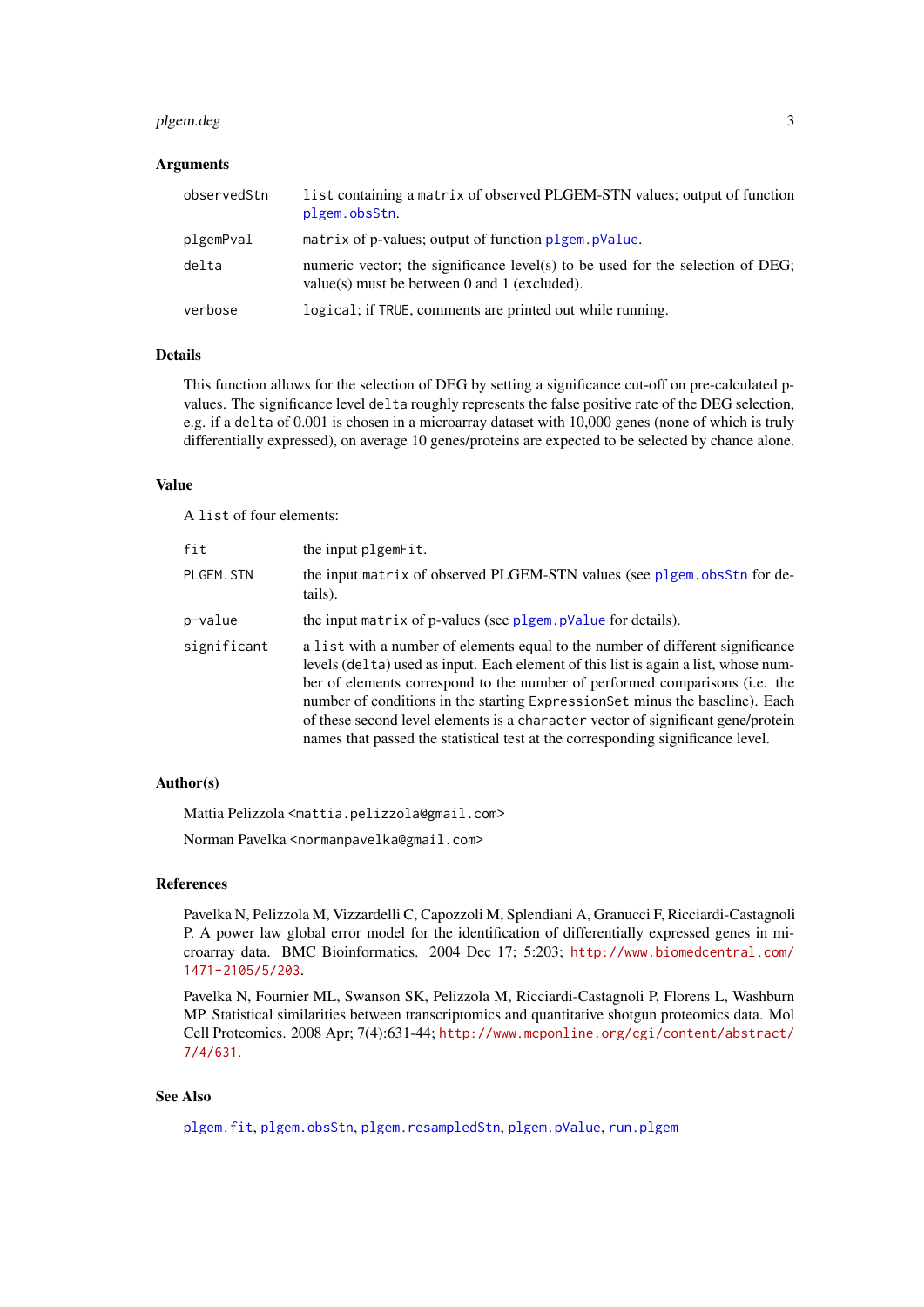# Examples

```
data(LPSeset)
LPSfit <- plgem.fit(data=LPSeset, fittingEval=FALSE)
LPSobsStn <- plgem.obsStn(data=LPSeset, plgemFit=LPSfit)
set.seed(123)
LPSresampledStn <- plgem.resampledStn(data=LPSeset, plgemFit=LPSfit)
LPSpValues <- plgem.pValue(LPSobsStn, LPSresampledStn)
LPSdegList <- plgem.deg(observedStn=LPSobsStn, plgemPval=LPSpValues,
  delta=0.001)
```
#### <span id="page-3-1"></span>plgem.fit *PLGEM Fitting and Evaluation*

# Description

Function for fitting and evaluating goodness of fit of a PLGEM on a set of replicated samples defined in an ExpressionSet.

# Usage

```
plgem.fit(data, covariate=1, fitCondition=1, p=10, q=0.5,
 trimAllZeroRows=FALSE, zeroMeanOrSD=c("replace", "trim"), fittingEval=FALSE,
 plot.file=FALSE, prefix=NULL, gPar=setGpar(), verbose=FALSE)
```
#### Arguments

| data            | an object of class ExpressionSet; see Details for important information on how<br>the phenoData slot of this object will be interpreted by the function.                                                                                                                                                                                                                             |
|-----------------|--------------------------------------------------------------------------------------------------------------------------------------------------------------------------------------------------------------------------------------------------------------------------------------------------------------------------------------------------------------------------------------|
| covariate       | integer, numeric or character; specifies the covariate to be used to fit the<br>PLGEM. See Details for how to specify the covariate.                                                                                                                                                                                                                                                 |
| fitCondition    | integer, numeric or character; specifies the condition to be used to fit the<br>PLGEM. See Details for how to specify the fitCondition.                                                                                                                                                                                                                                              |
| p               | integer (or coercible to integer); number of intervals used to partition the<br>expression value range.                                                                                                                                                                                                                                                                              |
| q               | numeric in $[0,1]$ ; the quantile of standard deviation used for <b>PLGEM</b> fitting.                                                                                                                                                                                                                                                                                               |
| trimAllZeroRows |                                                                                                                                                                                                                                                                                                                                                                                      |
|                 | logical; if TRUE, rows in the data set containing only zero values are trimmed<br>before fitting PLGEM.                                                                                                                                                                                                                                                                              |
| zeroMeanOrSD    | either NULL or character; what should be done if a row with non-positive mean<br>or zero standard deviation is encountered before fitting PLGEM? Current op-<br>tions are one of "replace" or "trim". Partial matching is used to switch be-<br>tween the options and setting the value to NULL will cause the default behaviour<br>to be enforced, i.e. to "replace" (see Details). |
| fittingEval     | logical; if TRUE, the fitting is evaluated generating a diagnostic plot.                                                                                                                                                                                                                                                                                                             |
| plot.file       | logical; if TRUE, a png file is written on the current working directory.                                                                                                                                                                                                                                                                                                            |
| prefix          | optional character to use as a prefix of the file name to be written.                                                                                                                                                                                                                                                                                                                |
| gPar            | optional list of graphical parameters to define plotting boundaries in PLGEM<br>fitting evaluation plots. If left unspecified suitable boundaries will be determined<br>from the data. The recommended way to set these parameters if via a call to<br>setGPar().                                                                                                                    |
| verbose         | logical; if TRUE, comments are printed out while running.                                                                                                                                                                                                                                                                                                                            |

<span id="page-3-0"></span>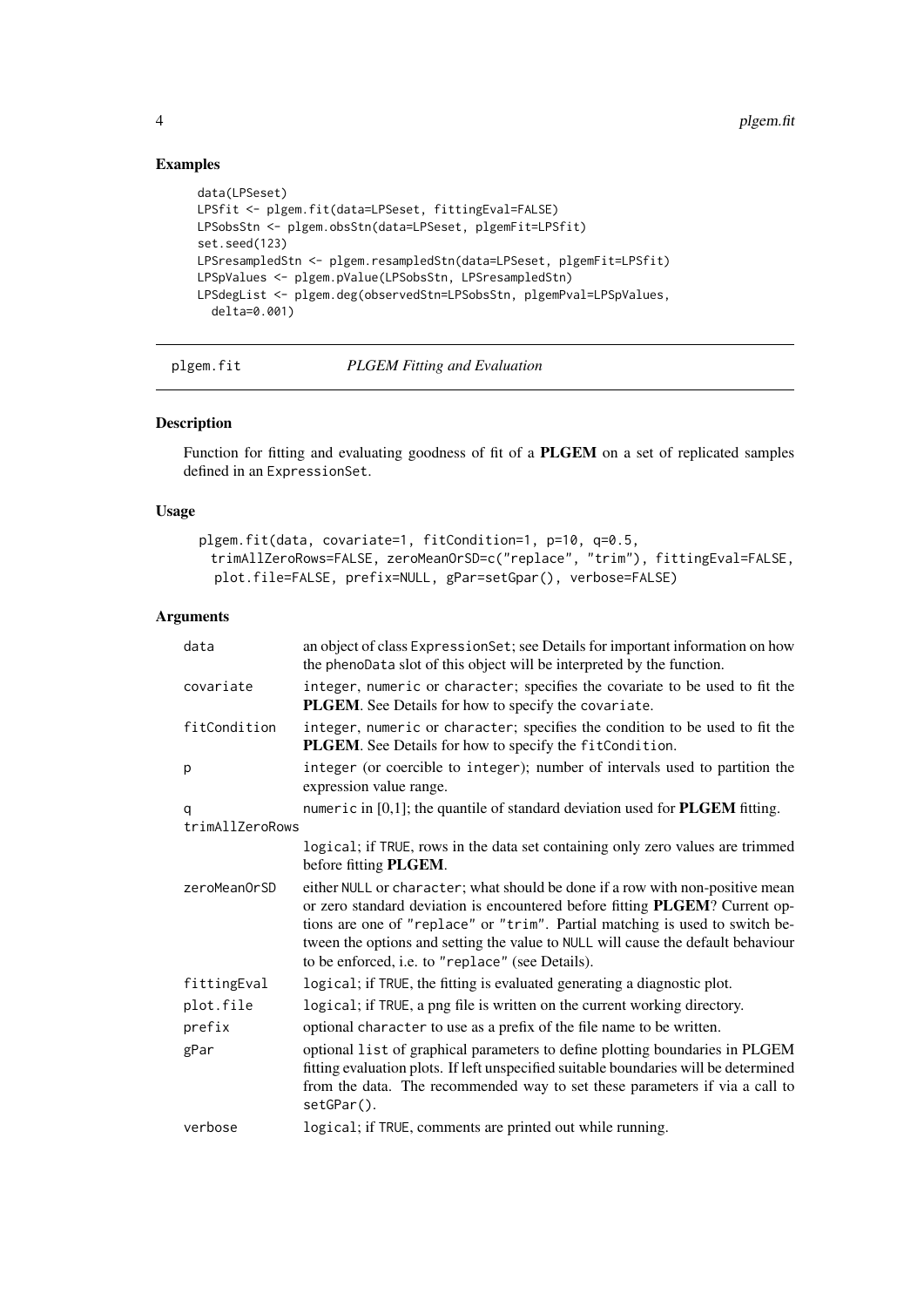#### plgem.fit 55 and 55 and 55 and 55 and 55 and 55 and 55 and 55 and 55 and 55 and 55 and 55 and 55 and 55 and 55

#### Details

plgem.fit fits a Power Law Global Error Model (PLGEM) to an ExpressionSet and optionally evaluates the quality of the fit. This PLGEM aims to find the mathematical relationship between standard deviation and mean gene expression values (or protein abundance levels) in a set of replicated microarray (or proteomics) samples, according to the following power law:

 $log (modeled Spread) = P L G E M slope * log (mean) + P L G E M intercept$ 

It has been demonstrated that this model fits to Affymetrix GeneChip datasets, as well as to datasets of normalized spectral counts obtained by mass spectrometry-based proteomics. Technically, two replicates are required and sufficient to fit a PLGEM. Having 3 or more replicates, of course, improves the fitting and is recommended (see References for details).

The phenoData slot of the ExpressionSet given as input is expected to contain the necessary information to distinguish the various experimental conditions from one another. The columns of the pData are referred to as 'covariates'. There has to be at least one covariate defined in the input ExpressionSet. The sample attributes according to this covariate must be distinct for samples that are to be treated as distinct experimental conditions and identical for samples that are to be treated as replicates.

There is a couple different ways to specify the covariate: If an integer or a numeric is given, it will be taken as the covariate number (in the same order in which the covariates appear in the colnames of the pData). If a character is given, it will be taken as the covariate name itself (in the same way the covariates are specified in the colnames of the pData). By default, the first covariate appearing in the colnames of the pData is used.

Similarly, there is a couple different ways to specify on which experimental condition to fit the model. The available 'condition names' are taken from unique (as.character(pData(data)[.covariate])). If fitCondition is given as a character, it will be taken as the condition name itself. If fitCondition is given as an integer or a numeric value, it will be taken as the condition number (in the same order of appearance as in the 'condition names'). By default, the first condition name is used.

Setting trimAllZeroRows=TRUE is especially useful in proteomics data sets, where there is no guarantee of identifying a protein across all experimental conditions. Since PLGEM is fitted only to the data corresponding to a single experimental condition (as defined by fitCondition), it is possible to generate a non-negligible number of rows containing only zero values, even if there were no such rows in the original (complete) data set containing all experimental conditions.

Setting zeroMeanOrSD="replace" (the current default, for backward compatibility) will cause the function to replace zero or negative means with the smallest positive mean found in the data set and to replace zero standard deviations with the smallest non-zero standard deviation found in the data set. Setting zeroMeanOrSD="trim" is the current recommended option, especially for spectral counting proteomics data sets that are typically characterized by a high data granularity or for microarray data sets with a small number of replicates. In both cases, there are chances for data values for a same gene or protein to be identical across replicates (and therefore with zero standard deviation) by chance alone. Note that setting trimAllZeroRows=TRUE does not guarantee that there will be no rows with zero mean or zero standard deviation.

If argument fittingEval is set to TRUE, a graphical control of the goodness of the PLGEM fitting is produced and a plot containing four panels is generated. The top-left panel shows the power law, characterized by a 'SLOPE' and an 'INTERCEPT'. The top-right panel represents the distribution of model residuals. The bottom-left reports the contour plot of ranked residuals. The bottomright panel finally shows the relationship between the distribution of observed residuals and the normal distribution. A good fit normally gives a horizontal symmetric rank-plot and a near normal distribution of residuals.

Warnings are issued if the fitted PLGEM slope is above 1 or under 0.5, if the adjusted  $r^2$  is below 0.95 or if the Pearson correlation coefficient is below 0.85. These are the ranges of values inside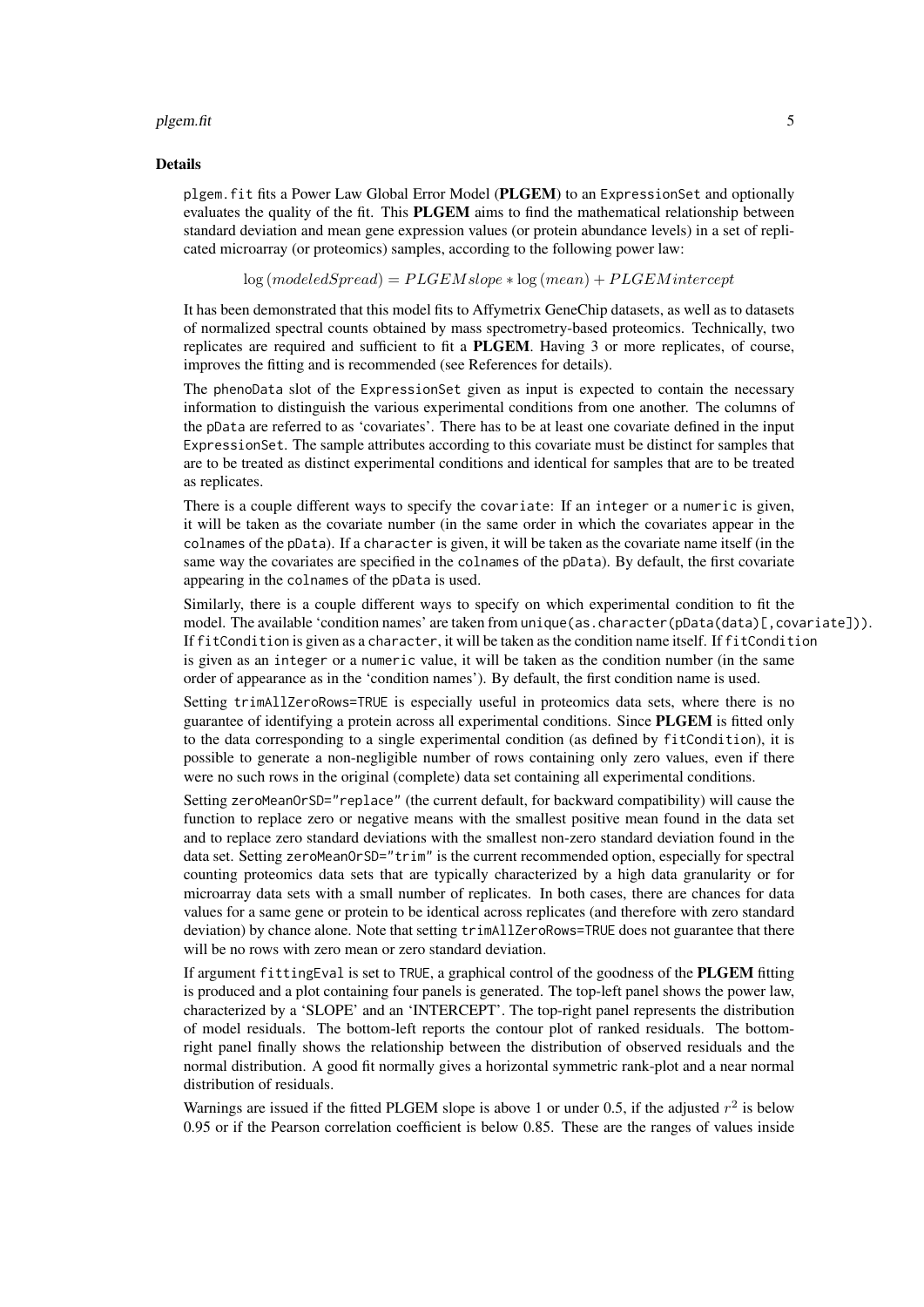which most GeneChip MAS5 dataset and NSAF proteomics dataset have been empirically observed to lie (see References).

#### Value

A list of six elements (see Details):

| <b>SLOPE</b>     | the slope of the fitted PLGEM.                                                                           |
|------------------|----------------------------------------------------------------------------------------------------------|
| <b>INTERCEPT</b> | the intercept of the fitted PLGEM.                                                                       |
| DATA. PEARSON    | the Pearson correlation coefficient between the $log (sd)$ and the $log (mean)$ in<br>the original data. |
| ADJ.R2.MP        | the adjusted $r^2$ of PLGEM fitted on the modelling points.                                              |
| COVARIATE        | a character indicating the covariate used for fitting.                                                   |
| FIT.CONDITION    | a character indicating the condition used for fitting.                                                   |

# Author(s)

Mattia Pelizzola <mattia.pelizzola@gmail.com>

Norman Pavelka <normanpavelka@gmail.com>

# References

Pavelka N, Pelizzola M, Vizzardelli C, Capozzoli M, Splendiani A, Granucci F, Ricciardi-Castagnoli P. A power law global error model for the identification of differentially expressed genes in microarray data. BMC Bioinformatics. 2004 Dec 17; 5:203; [http://www.biomedcentral.com/](http://www.biomedcentral.com/1471-2105/5/203) [1471-2105/5/203](http://www.biomedcentral.com/1471-2105/5/203).

Pavelka N, Fournier ML, Swanson SK, Pelizzola M, Ricciardi-Castagnoli P, Florens L, Washburn MP. Statistical similarities between transcriptomics and quantitative shotgun proteomics data. Mol Cell Proteomics. 2008 Apr; 7(4):631-44; [http://www.mcponline.org/cgi/content/abstract/](http://www.mcponline.org/cgi/content/abstract/7/4/631) [7/4/631](http://www.mcponline.org/cgi/content/abstract/7/4/631).

# See Also

[setGpar](#page-15-1), [plgem.obsStn](#page-6-1), [plgem.resampledStn](#page-9-1), [plgem.pValue](#page-8-1), [plgem.deg](#page-1-1), [run.plgem](#page-12-1)

# Examples

```
data(LPSeset)
LPSfit <- plgem.fit(data=LPSeset, fittingEval=TRUE)
as.data.frame(LPSfit)
```
<span id="page-5-0"></span>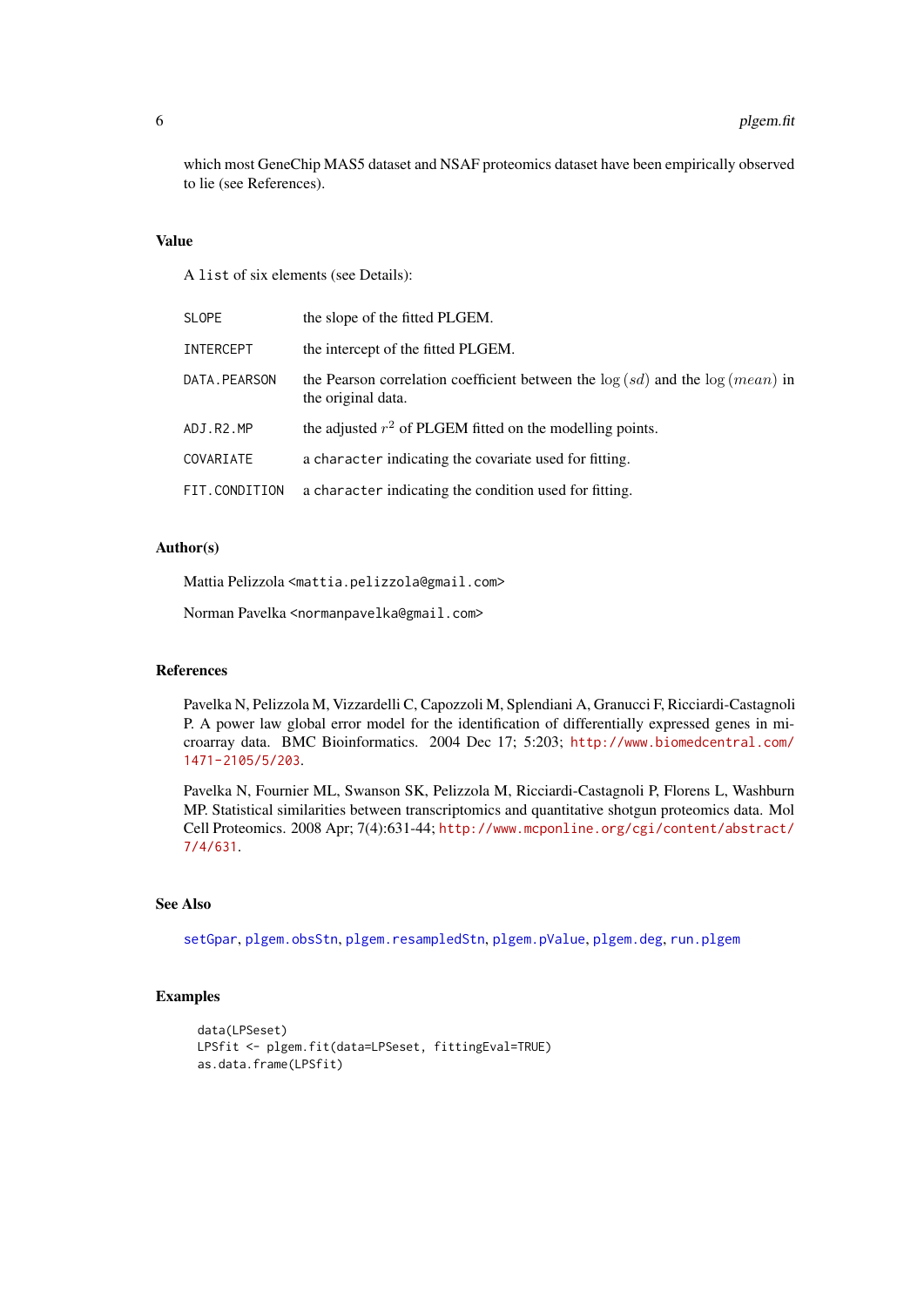<span id="page-6-1"></span><span id="page-6-0"></span>

This function computes observed signal-to-noise ratio (STN) values using PLGEM fitting parameters (obtained via a call to function [plgem.fit](#page-3-1)) to detect differential expression in an ExpressionSet, containing either microarray or proteomics data.

#### Usage

```
plgem.obsStn(data, plgemFit, covariate=1, baselineCondition=1,
 verbose=FALSE)
```
#### Arguments

| data              | an object of class Expression Set; see Details for important information on how<br>the phenoData slot of this object will be interpreted by the function.                                    |  |  |  |  |
|-------------------|----------------------------------------------------------------------------------------------------------------------------------------------------------------------------------------------|--|--|--|--|
| plgemFit          | list; the output of function plgem. fit.                                                                                                                                                     |  |  |  |  |
| covariate         | integer, numeric or character; specifies the covariate to be used to distin-<br>guish the various experimental conditions from one another. See Details for<br>how to specify the covariate. |  |  |  |  |
| baselineCondition |                                                                                                                                                                                              |  |  |  |  |
|                   | integer, numeric or character; specifies the condition to be treated as the<br>baseline. See Details for how to specify the baselineCondition.                                               |  |  |  |  |
| verbose           | logical; if TRUE, comments are printed out while running.                                                                                                                                    |  |  |  |  |

#### Details

The phenoData slot of the ExpressionSet given as input is expected to contain the necessary information to distinguish the various experimental conditions from one another. The columns of the pData are referred to as 'covariates'. There has to be at least one covariate defined in the input ExpressionSet. The sample attributes according to this covariate must be distinct for samples that are to be treated as distinct experimental conditions and identical for samples that are to be treated as replicates.

There is a couple different ways how to specify the covariate: If an integer or a numeric is given, it will be taken as the covariate number (in the same order in which the covariates appear in the colnames of the pData). If a character is given, it will be taken as the covariate name itself (in the same way the covariates are specified in the colnames of the pData). By default, the first covariate appearing in the colnames of the pData is used.

Similarly, there is a couple different ways how to specify which experimental condition to treat as the baseline. The available 'condition names' are taken from unique(as.character(pData(data)[,covariate])). If baselineCondition is given as a character, it will be taken as the condition name itself. If baselineCondition is given as an integer or a numeric value, it will be taken as the condition number (in the same order of appearance as in the 'condition names'). By default, the first condition name is used.

PLGEM-STN values are a measure of the degree of differential expression between a condition and the baseline:

> $STN = \frac{mean_{condition} - mean_{baseline}}{1 + M}$  $\overline{modeledSpeed_{condition} + modeledSpread_{baseline}},$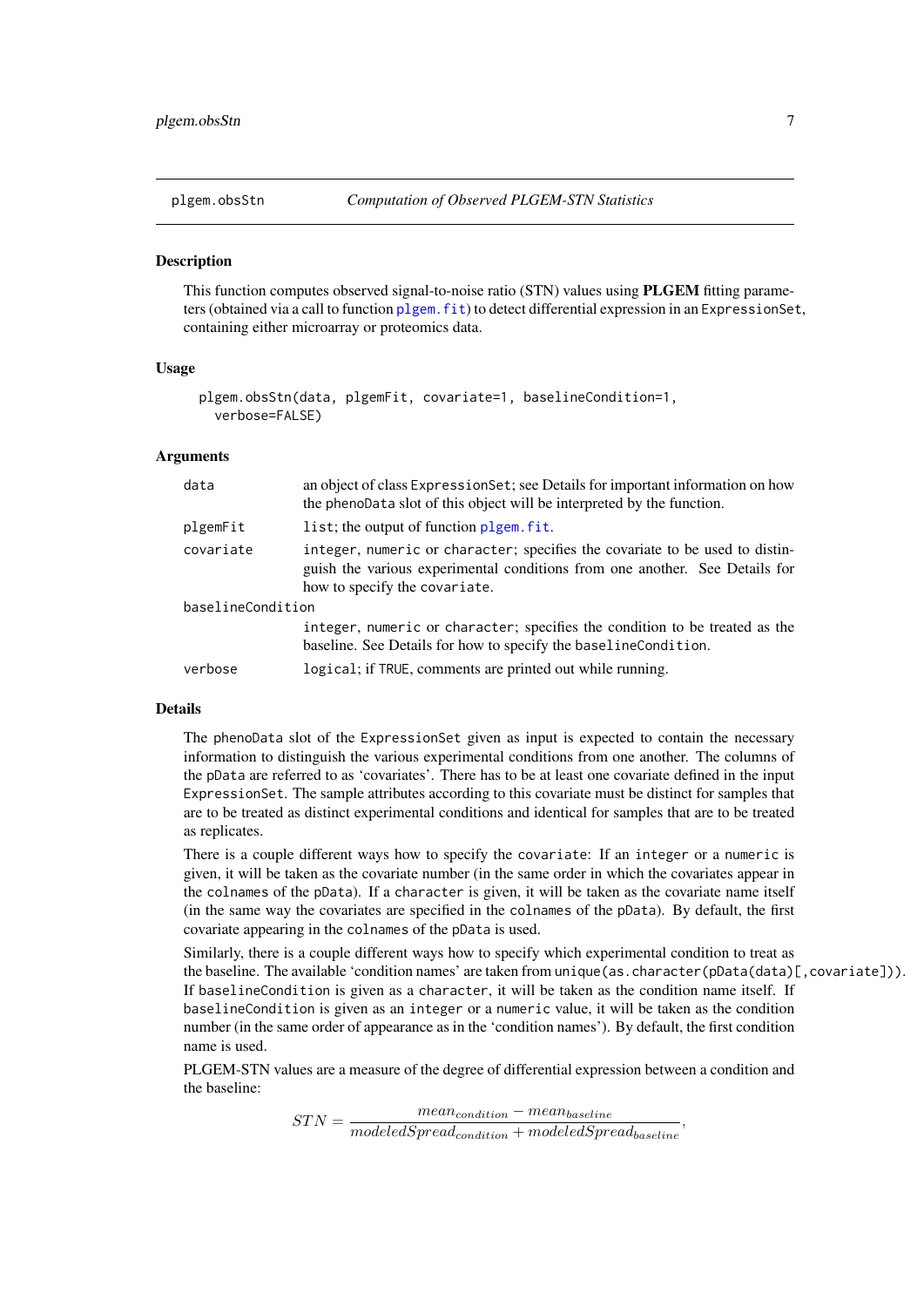<span id="page-7-0"></span>where:

 $log (modeled Spread) = P L GEM slope * log (mean) + P L GEM intercept$ 

plgem.obsStn determines the observed PLGEM-STN values for each gene or protein in data; see References for details.

# Value

A list of two elements:

| fit        | the input plgemetit.                                                                                                                                                                                               |
|------------|--------------------------------------------------------------------------------------------------------------------------------------------------------------------------------------------------------------------|
| PLGEM. STN | a matrix of observed PLGEM-STN values. The rownames of this matrix are<br>identical to the rownames of data. The colnames represent the different exper-<br>imental conditions that were compared to the baseline. |

# Author(s)

Mattia Pelizzola <mattia.pelizzola@gmail.com>

Norman Pavelka <normanpavelka@gmail.com>

## References

Pavelka N, Pelizzola M, Vizzardelli C, Capozzoli M, Splendiani A, Granucci F, Ricciardi-Castagnoli P. A power law global error model for the identification of differentially expressed genes in microarray data. BMC Bioinformatics. 2004 Dec 17; 5:203; [http://www.biomedcentral.com/](http://www.biomedcentral.com/1471-2105/5/203) [1471-2105/5/203](http://www.biomedcentral.com/1471-2105/5/203).

Pavelka N, Fournier ML, Swanson SK, Pelizzola M, Ricciardi-Castagnoli P, Florens L, Washburn MP. Statistical similarities between transcriptomics and quantitative shotgun proteomics data. Mol Cell Proteomics. 2008 Apr; 7(4):631-44; [http://www.mcponline.org/cgi/content/abstract/](http://www.mcponline.org/cgi/content/abstract/7/4/631) [7/4/631](http://www.mcponline.org/cgi/content/abstract/7/4/631).

#### See Also

[plgem.fit](#page-3-1), [plgem.resampledStn](#page-9-1), [plgem.pValue](#page-8-1), [plgem.deg](#page-1-1), [run.plgem](#page-12-1)

# Examples

```
data(LPSeset)
LPSfit <- plgem.fit(data=LPSeset)
LPSobsStn <- plgem.obsStn(data=LPSeset, plgemFit=LPSfit)
head(LPSobsStn[["PLGEM.STN"]])
```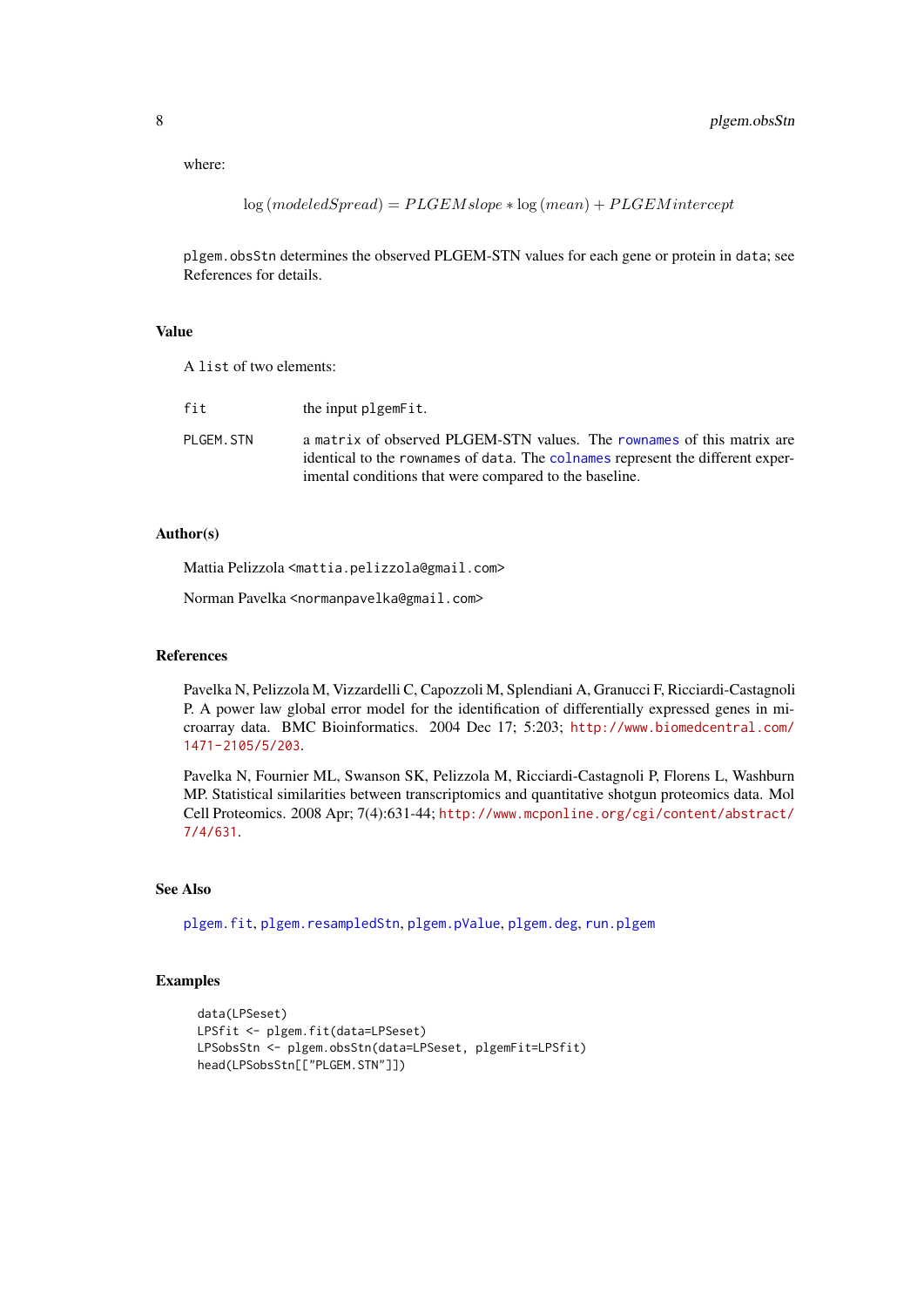<span id="page-8-1"></span><span id="page-8-0"></span>

This function computes p-values for observed PLGEM signal-to-noise ratio (STN) values (typically obtained via a call to [plgem.obsStn](#page-6-1)) from resampled STN values (typically obtained via a call to [plgem.resampledStn](#page-9-1)).

# Usage

```
plgem.pValue(observedStn, plgemResampledStn, verbose=FALSE)
```
# Arguments

| observedStn       | list containing a matrix of observed PLGEM-STN values; output of function<br>plgem.obsStn.        |  |  |  |  |  |
|-------------------|---------------------------------------------------------------------------------------------------|--|--|--|--|--|
| plgemResampledStn |                                                                                                   |  |  |  |  |  |
|                   | list containing a matrix of resampled PLGEM-STN values; output of function<br>plgem.resampledStn. |  |  |  |  |  |
| verbose           | logical; if TRUE, comments are printed out while running.                                         |  |  |  |  |  |

# Details

The p-value of each given observed STN value is computed based on the quantile that the given value occupies in the corresponding distribution of resampled PLGEM-STN values, based on the following relationship:

 $P = min(2 * quantile, 2 * (1 - quantile))$ 

# Value

A matrix with the same [dim](#page-0-0)ensions and [dimnames](#page-0-0) as the input observedStn\$PLGEM.STN, where each entry represents the p-value of the corresponding observed PLGEM-STN value.

#### Author(s)

Mattia Pelizzola <mattia.pelizzola@gmail.com>

Norman Pavelka <normanpavelka@gmail.com>

#### References

Pavelka N, Pelizzola M, Vizzardelli C, Capozzoli M, Splendiani A, Granucci F, Ricciardi-Castagnoli P. A power law global error model for the identification of differentially expressed genes in microarray data. BMC Bioinformatics. 2004 Dec 17; 5:203; [http://www.biomedcentral.com/](http://www.biomedcentral.com/1471-2105/5/203) [1471-2105/5/203](http://www.biomedcentral.com/1471-2105/5/203).

Pavelka N, Fournier ML, Swanson SK, Pelizzola M, Ricciardi-Castagnoli P, Florens L, Washburn MP. Statistical similarities between transcriptomics and quantitative shotgun proteomics data. Mol Cell Proteomics. 2008 Apr; 7(4):631-44; [http://www.mcponline.org/cgi/content/abstract/](http://www.mcponline.org/cgi/content/abstract/7/4/631) [7/4/631](http://www.mcponline.org/cgi/content/abstract/7/4/631).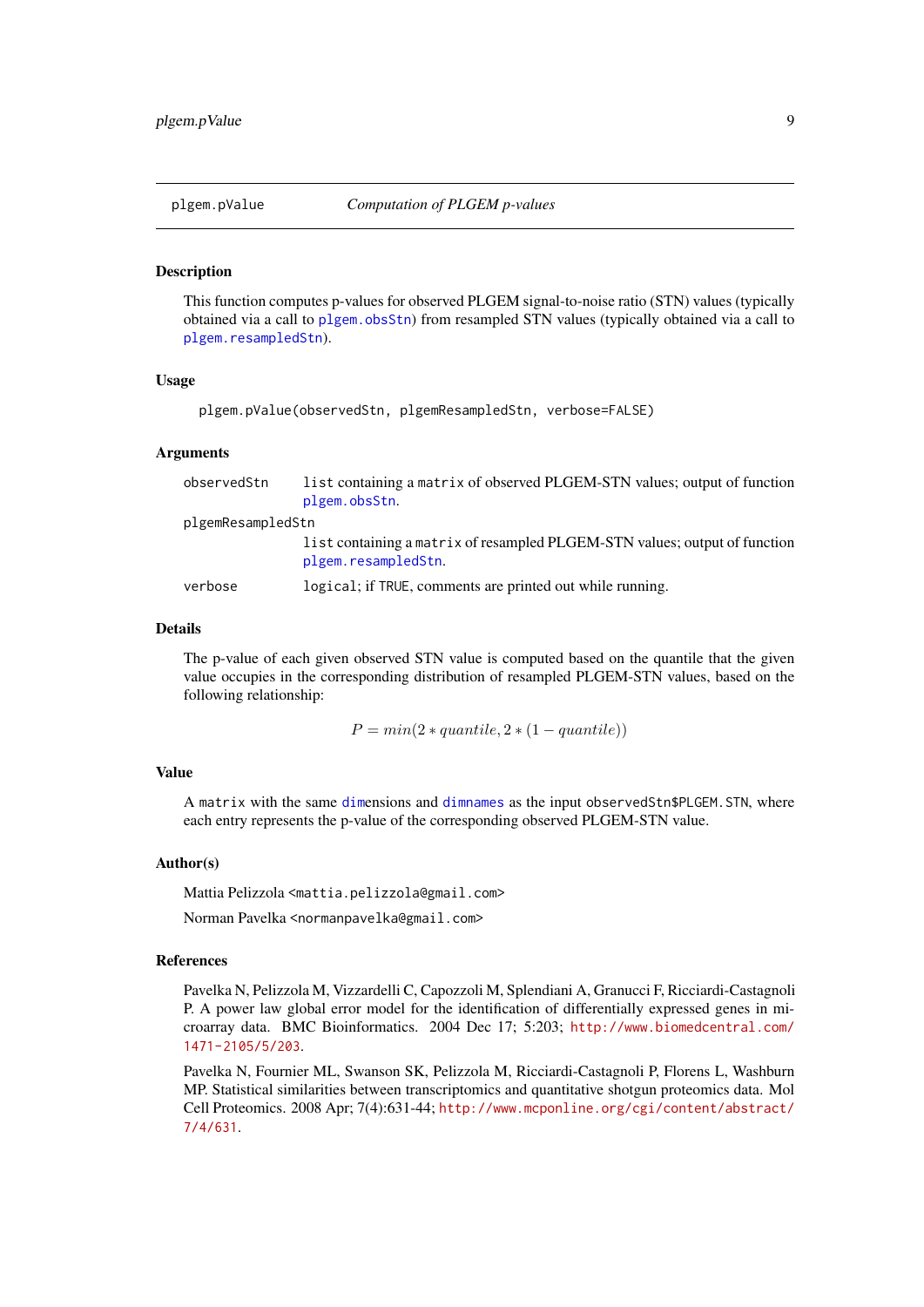### See Also

```
plgem.fit, plgem.obsStn, plgem.resampledStn, plgem.deg, run.plgem
```
#### Examples

```
data(LPSeset)
LPSfit <- plgem.fit(data=LPSeset)
LPSobsStn <- plgem.obsStn(data=LPSeset, plgemFit=LPSfit)
head(LPSobsStn[["PLGEM.STN"]])
set.seed(123)
LPSresampledStn <- plgem.resampledStn(data=LPSeset, plgemFit=LPSfit)
LPSpValues <- plgem.pValue(LPSobsStn, LPSresampledStn)
head(LPSpValues)
```
<span id="page-9-1"></span>plgem.resampledStn *Computation of Resampled PLGEM-STN Statistics*

### Description

This function computes resampled signal-to-noise ratio (STN) values using PLGEM fitting parameters (obtained via a call to function [plgem.fit](#page-3-1)) to detect differential expression in an ExpressionSet, containing either microarray or proteomics data.

# Usage

```
plgem.resampledStn(data, plgemFit, covariate=1, baselineCondition=1,
  iterations="automatic", verbose=FALSE)
```
### Arguments

| data              | an object of class ExpressionSet; see Details for important information on how<br>the phenoData slot of this object will be interpreted by the function.                                     |  |  |  |
|-------------------|----------------------------------------------------------------------------------------------------------------------------------------------------------------------------------------------|--|--|--|
| plgemFit          | list; the output of function plgem, fit.                                                                                                                                                     |  |  |  |
| covariate         | integer, numeric or character; specifies the covariate to be used to distin-<br>guish the various experimental conditions from one another. See Details for<br>how to specify the covariate. |  |  |  |
| baselineCondition |                                                                                                                                                                                              |  |  |  |
|                   | integer, numeric or character; specifies the condition to be treated as the<br>baseline. See Details for how to specify the baseline Condition.                                              |  |  |  |
| verbose           | logical; if TRUE, comments are printed out while running.                                                                                                                                    |  |  |  |
| iterations        | number of iterations for the resampling step; if "automatic" it is automatically<br>determined.                                                                                              |  |  |  |

#### Details

The phenoData slot of the ExpressionSet given as input is expected to contain the necessary information to distinguish the various experimental conditions from one another. The columns of the pData are referred to as 'covariates'. There has to be at least one covariate defined in the input ExpressionSet. The sample attributes according to this covariate must be distinct for samples that

<span id="page-9-0"></span>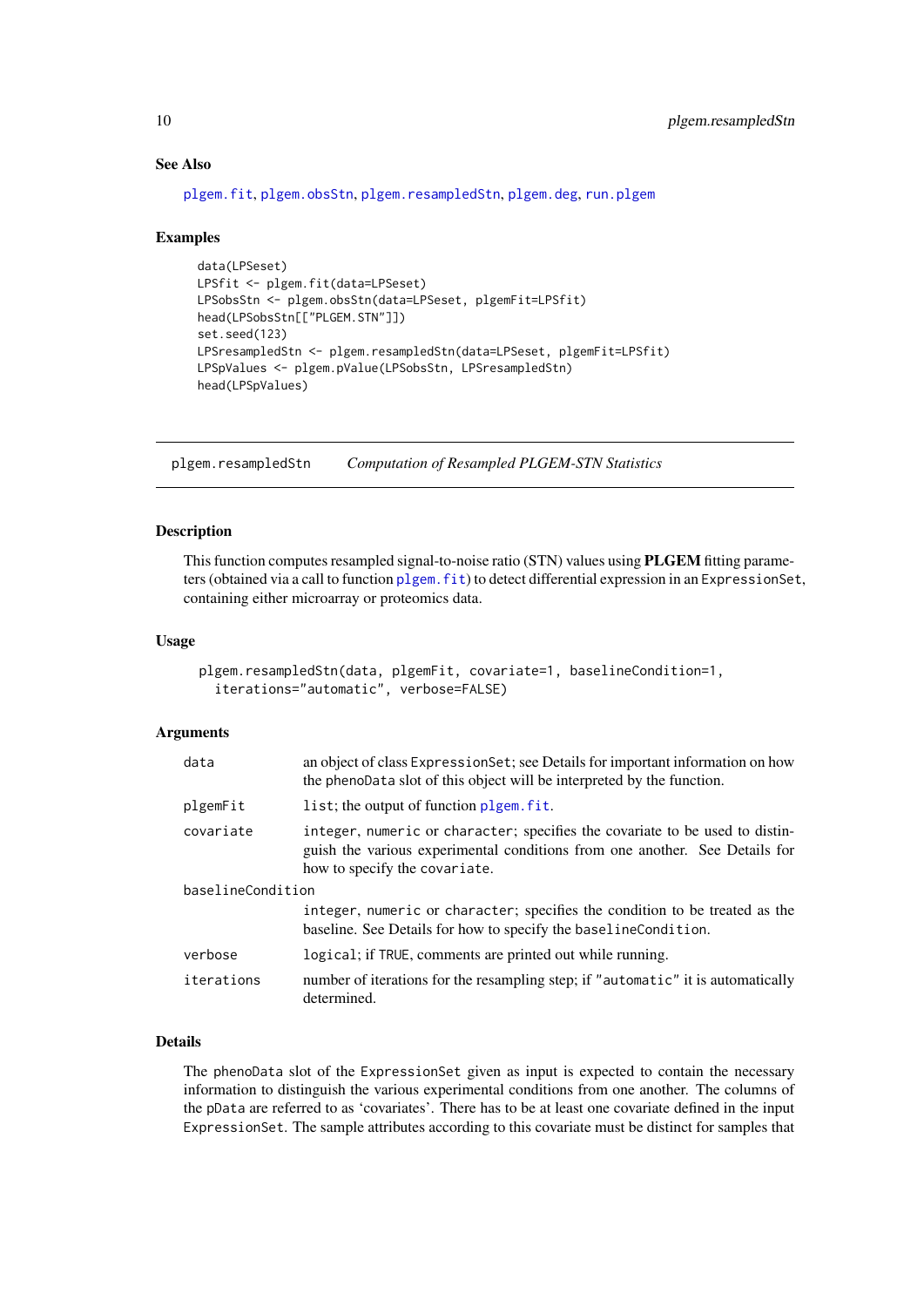<span id="page-10-0"></span>are to be treated as distinct experimental conditions and identical for samples that are to be treated as replicates.

There is a couple different ways how to specify the covariate: If an integer or a numeric is given, it will be taken as the covariate number (in the same order in which the covariates appear in the colnames of the pData). If a character is given, it will be taken as the covariate name itself (in the same way the covariates are specified in the colnames of the pData). By default, the first covariate appearing in the colnames of the pData is used.

Similarly, there is a couple different ways how to specify which experimental condition to treat as the baseline. The available 'condition names' are taken from unique(as.character(pData(data)[, covariate])). If baselineCondition is given as a character, it will be taken as the condition name itself. If baselineCondition is given as an integer or a numeric value, it will be taken as the condition number (in the same order of appearance as in the 'condition names'). By default, the first condition name is used.

,

PLGEM-STN values are a measure of the degree of differential expression between a condition and the baseline:

$$
STN = \frac{mean_{condition} - mean_{baseline}}{modeledSpred_{condition} + modeledSpred_{baseline}}
$$

where:

 $log (modeled Spread) = PLGEM slope * log (mean) + PLGEM intercept$ 

plgem.resampledStn determines the resampled PLGEM-STN values for each gene or protein in data using a resampling approach; see References for details. The number of iterations should be chosen depending on the number of available replicates of the condition used for fitting the model.

#### Value

A list of two elements:

| RESAMPLED.STN               | matrix of resampled PLGEM-STN values, with rownames identical to those in<br>data, and colnames representing the different number of replicates found in the |
|-----------------------------|--------------------------------------------------------------------------------------------------------------------------------------------------------------|
|                             | different comparisons; see References for details.                                                                                                           |
| <b>DEDI</b><br>$\mathbf{F}$ | $\mathbf{A}$ . The set of the set of $\mathbf{C}$ and $\mathbf{C}$ are set of the set of the set of $\mathbf{A}$ . The $\mathbf{C}$ are set of               |

REPL. NUMBER the number of replicates found for each experimental condition; see References for details.

#### Author(s)

Mattia Pelizzola <mattia.pelizzola@gmail.com>

Norman Pavelka <normanpavelka@gmail.com>

# References

Pavelka N, Pelizzola M, Vizzardelli C, Capozzoli M, Splendiani A, Granucci F, Ricciardi-Castagnoli P. A power law global error model for the identification of differentially expressed genes in microarray data. BMC Bioinformatics. 2004 Dec 17; 5:203; [http://www.biomedcentral.com/](http://www.biomedcentral.com/1471-2105/5/203) [1471-2105/5/203](http://www.biomedcentral.com/1471-2105/5/203).

Pavelka N, Fournier ML, Swanson SK, Pelizzola M, Ricciardi-Castagnoli P, Florens L, Washburn MP. Statistical similarities between transcriptomics and quantitative shotgun proteomics data. Mol Cell Proteomics. 2008 Apr; 7(4):631-44; [http://www.mcponline.org/cgi/content/abstract/](http://www.mcponline.org/cgi/content/abstract/7/4/631) [7/4/631](http://www.mcponline.org/cgi/content/abstract/7/4/631).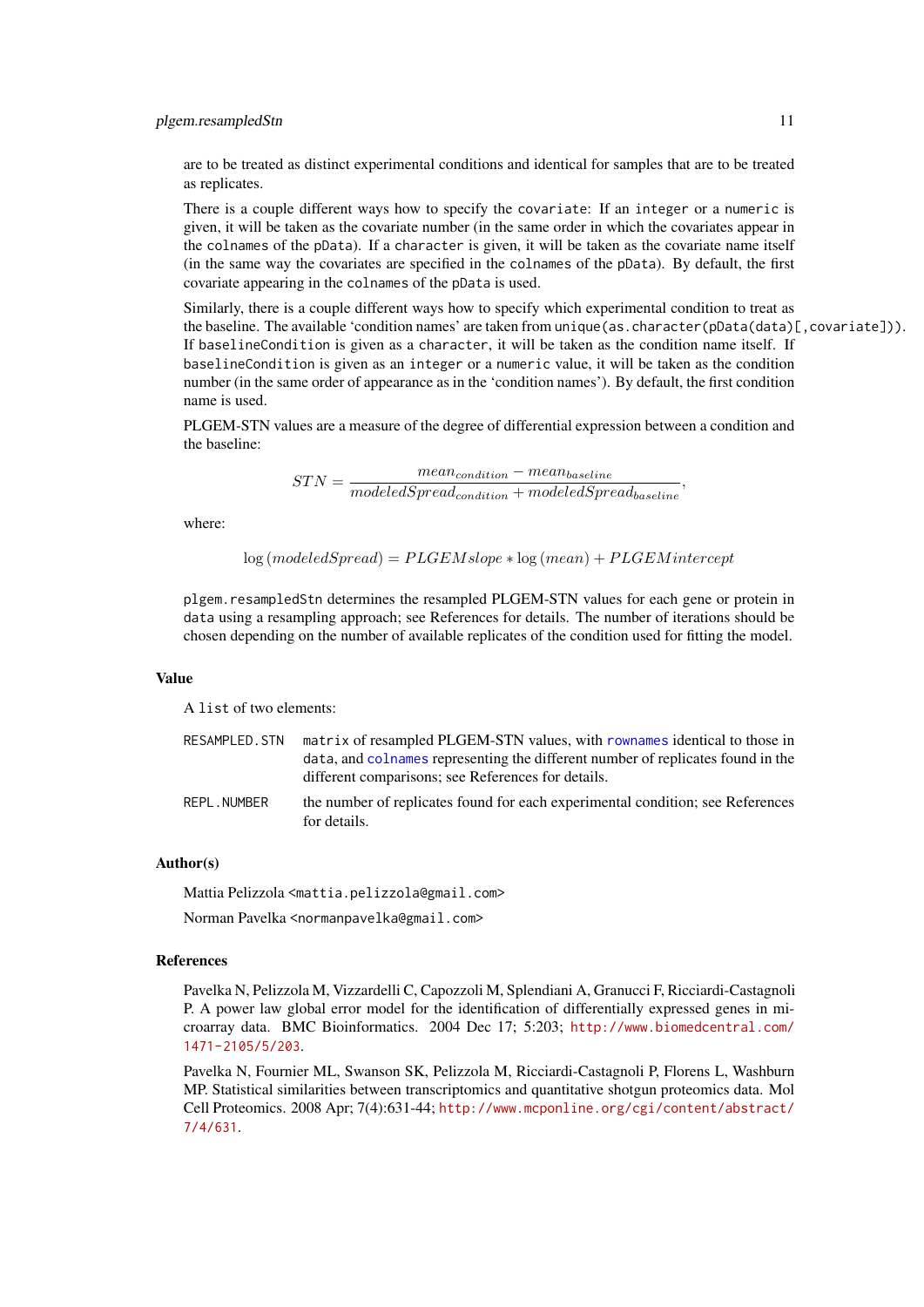#### See Also

[plgem.fit](#page-3-1), [plgem.obsStn](#page-6-1), [plgem.pValue](#page-8-1), [plgem.deg](#page-1-1), [run.plgem](#page-12-1)

#### Examples

```
data(LPSeset)
LPSfit <- plgem.fit(data=LPSeset)
LPSobsStn <- plgem.obsStn(data=LPSeset, plgemFit=LPSfit)
set.seed(123)
LPSresampledStn <- plgem.resampledStn(data=LPSeset, plgemFit=LPSfit)
plot(density(LPSresampledStn[["RESAMPLED.STN"]], bw=0.01), col="black", lwd=2,
 xlab="PLGEM STN values",
 main="Distribution of observed\nand resampled PLGEM-STN values")
lines(density(LPSobsStn[["PLGEM.STN"]], bw=0.01), col="red")
legend("topright", legend=c("resampled", "observed"), col=c("black", "red"),
 lwd=2:1)
```
<span id="page-11-1"></span>plgem.write.summary *Write the Result of a PLGEM Analysis to the Working Directory*

# Description

This function writes the output of function [plgem.deg](#page-1-1) or [run.plgem](#page-12-1) to a series of files in the current working directory.

### Usage

```
plgem.write.summary(x, prefix=NULL, verbose=FALSE)
```
#### Arguments

| $\mathsf{x}$ | list; the output of either plgem.deg or run.plgem (see corresponding help<br>papes for details). |
|--------------|--------------------------------------------------------------------------------------------------|
| prefix       | optional character to use as a prefix of the file names to be written.                           |
| verbose      | logical; if TRUE, comments are printed out while running.                                        |

#### Details

This function writes three types of files to the current working directory:

1) A comma-separated text file containing the PLGEM fitting parameters;

2) A comma-separated text file containing the observed STN values and their associated p-values for all performed comparisons; (STN values and p-values from different comparisons appear in different columns, with column headers reflecting the underlying comparison)

3) One or more plain text files containing the identifiers of the significant genes or proteins, with filenames reflecting the specific comparisons that were performed (i.e. which experimental condition was compared to the baseline) and the specific significance threshold that were used in the DEG selection step.

Before files are written, the function checks for existence of files with identical names in the working directory and prompts the user to decide whether to abort the writing process or to overwrite the existing files.

<span id="page-11-0"></span>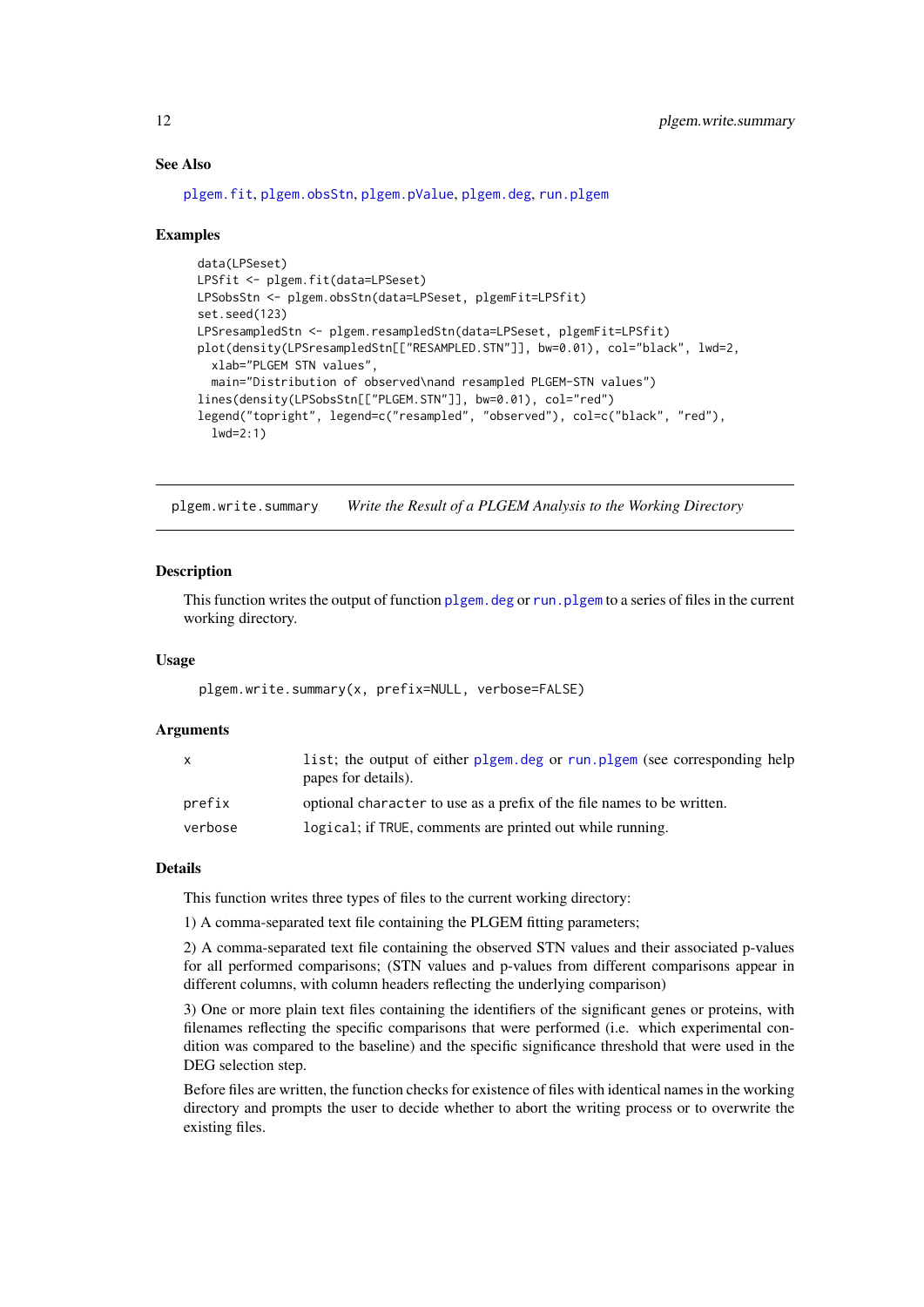#### <span id="page-12-0"></span>run.plgem to the contract of the contract of the contract of the contract of the contract of the contract of the contract of the contract of the contract of the contract of the contract of the contract of the contract of t

#### Value

The function returns no value. It is called for its side effect to write files to the working directory.

#### Author(s)

Mattia Pelizzola <mattia.pelizzola@gmail.com>

Norman Pavelka <normanpavelka@gmail.com>

# References

Pavelka N, Pelizzola M, Vizzardelli C, Capozzoli M, Splendiani A, Granucci F, Ricciardi-Castagnoli P. A power law global error model for the identification of differentially expressed genes in microarray data. BMC Bioinformatics. 2004 Dec 17; 5:203; [http://www.biomedcentral.com/](http://www.biomedcentral.com/1471-2105/5/203) [1471-2105/5/203](http://www.biomedcentral.com/1471-2105/5/203).

Pavelka N, Fournier ML, Swanson SK, Pelizzola M, Ricciardi-Castagnoli P, Florens L, Washburn MP. Statistical similarities between transcriptomics and quantitative shotgun proteomics data. Mol Cell Proteomics. 2008 Apr; 7(4):631-44; [http://www.mcponline.org/cgi/content/abstract/](http://www.mcponline.org/cgi/content/abstract/7/4/631) [7/4/631](http://www.mcponline.org/cgi/content/abstract/7/4/631).

#### See Also

[plgem.deg](#page-1-1), [run.plgem](#page-12-1)

#### Examples

```
## Not run:
 data(LPSeset)
  LPSdegList <- run.plgem(LPSeset, fitting.eval=FALSE)
  plgem.write.summary(LPSdegList, prefix="test", verbose=TRUE)
## End(Not run)
```
<span id="page-12-1"></span>run.plgem *Wrapper for Power Law Global Error Model (PLGEM) analysis method*

# Description

This function automatically performs PLGEM fitting and evaluation, determination of observed and resampled PLGEM-STN values, and selection of differentially expressed genes/proteins (DEG) using the PLGEM method.

#### Usage

```
run.plgem(esdata, signLev=0.001, rank=100, covariate=1,
 baselineCondition=1, Iterations="automatic", trimAllZeroRows=FALSE,
 zeroMeanOrSD=c("replace", "trim"), fitting.eval=TRUE,
 plotFile=FALSE, writeFiles=FALSE, Verbose=FALSE)
```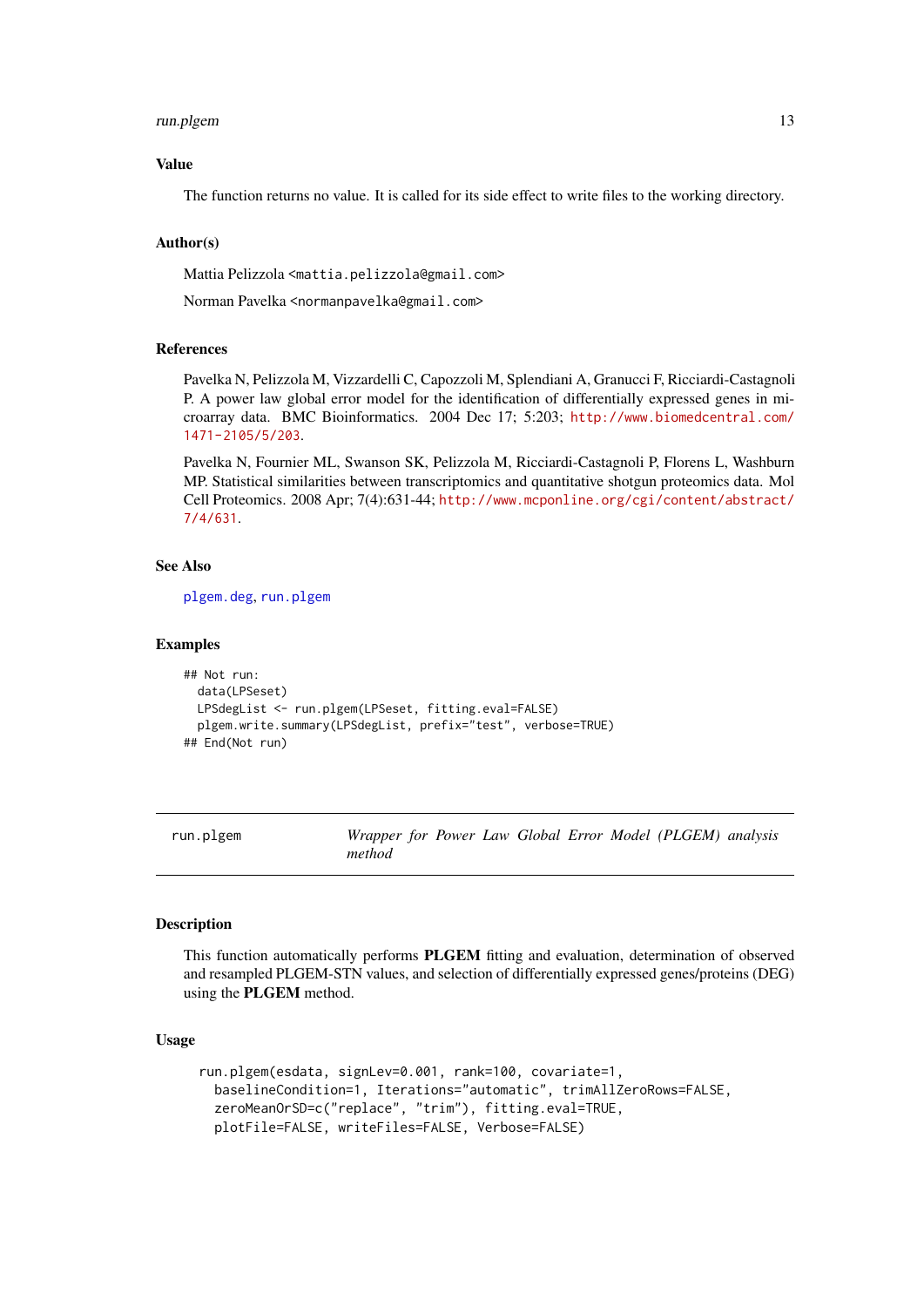# <span id="page-13-0"></span>Arguments

| esdata            | an object of class Expression Set; see Details for important information on how<br>the phenoData slot of this object will be interpreted by the function.                                                                                                                                                                                                                                                                   |
|-------------------|-----------------------------------------------------------------------------------------------------------------------------------------------------------------------------------------------------------------------------------------------------------------------------------------------------------------------------------------------------------------------------------------------------------------------------|
| signLev           | numeric vector; significance level(s) for the DEG selection. Value(s) must be in<br>(0,1).                                                                                                                                                                                                                                                                                                                                  |
| rank              | integer (or coercible to integer); the number of genes or proteins to be se-<br>lected according to their PLGEM-STN rank. Only used if number of available<br>replicates is too small to perform resampling (see Details).                                                                                                                                                                                                  |
| covariate         | integer, numeric or character; specifies the covariate to be used to distin-<br>guish the various experimental conditions from one another. See Details for<br>how to specify the covariate.                                                                                                                                                                                                                                |
| baselineCondition |                                                                                                                                                                                                                                                                                                                                                                                                                             |
|                   | integer, numeric or character; specifies the condition to be treated as the<br>baseline. See Details for how to specify the baselineCondition.                                                                                                                                                                                                                                                                              |
| Iterations        | number of iterations for the resampling step; if "automatic" it is automatically<br>determined.                                                                                                                                                                                                                                                                                                                             |
| trimAllZeroRows   |                                                                                                                                                                                                                                                                                                                                                                                                                             |
|                   | logical; if TRUE, rows in the data set containing only zero values are trimmed<br>before fitting <b>PLGEM</b> . See help page of function plgem. fit for details.                                                                                                                                                                                                                                                           |
| zeroMeanOrSD      | either NULL or character; what should be done if a row with non-positive mean<br>or zero standard deviation is encountered before fitting PLGEM? Current op-<br>tions are one of "replace" or "trim". Partial matching is used to switch be-<br>tween the options and setting the value to NULL will cause the default behaviour<br>to be enforced, i.e. to "replace". See help page of function plgem. fit for<br>details. |
| fitting.eval      | logical; if TRUE, the fitting is evaluated generating a diagnostic plot.                                                                                                                                                                                                                                                                                                                                                    |
| plotFile          | logical; if TRUE, the generated plot is written on a file.                                                                                                                                                                                                                                                                                                                                                                  |
| writeFiles        | logical; if TRUE, the generated list of DEG is written on disk file(s).                                                                                                                                                                                                                                                                                                                                                     |
| Verbose           | logical; if TRUE, comments are printed out while running.                                                                                                                                                                                                                                                                                                                                                                   |

#### Details

The phenoData slot of the ExpressionSet given as input is expected to contain the necessary information to distinguish the various experimental conditions from one another. The columns of the pData are referred to as 'covariates'. There has to be at least one covariate defined in the input ExpressionSet. The sample attributes according to this covariate must be distinct for samples that are to be treated as distinct experimental conditions and identical for samples that are to be treated as replicates.

There is a couple different ways how to specify the covariate: If an integer or a numeric is given, it will be taken as the covariate number (in the same order in which the covariates appear in the colnames of the pData). If a character is given, it will be taken as the covariate name itself (in the same way the covariates are specified in the colnames of the pData). By default, the first covariate appearing in the colnames of the pData is used.

Similarly, there is a couple different ways how to specify which experimental condition to treat as the baseline. The available 'condition names' are taken from unique(as.character(pData(data)[,covariate])). If baselineCondition is given as a character, it will be taken as the condition name itself. If baselineCondition is given as an integer or a numeric value, it will be taken as the condition number (in the same order of appearance as in the 'condition names'). By default, the first condition name is used.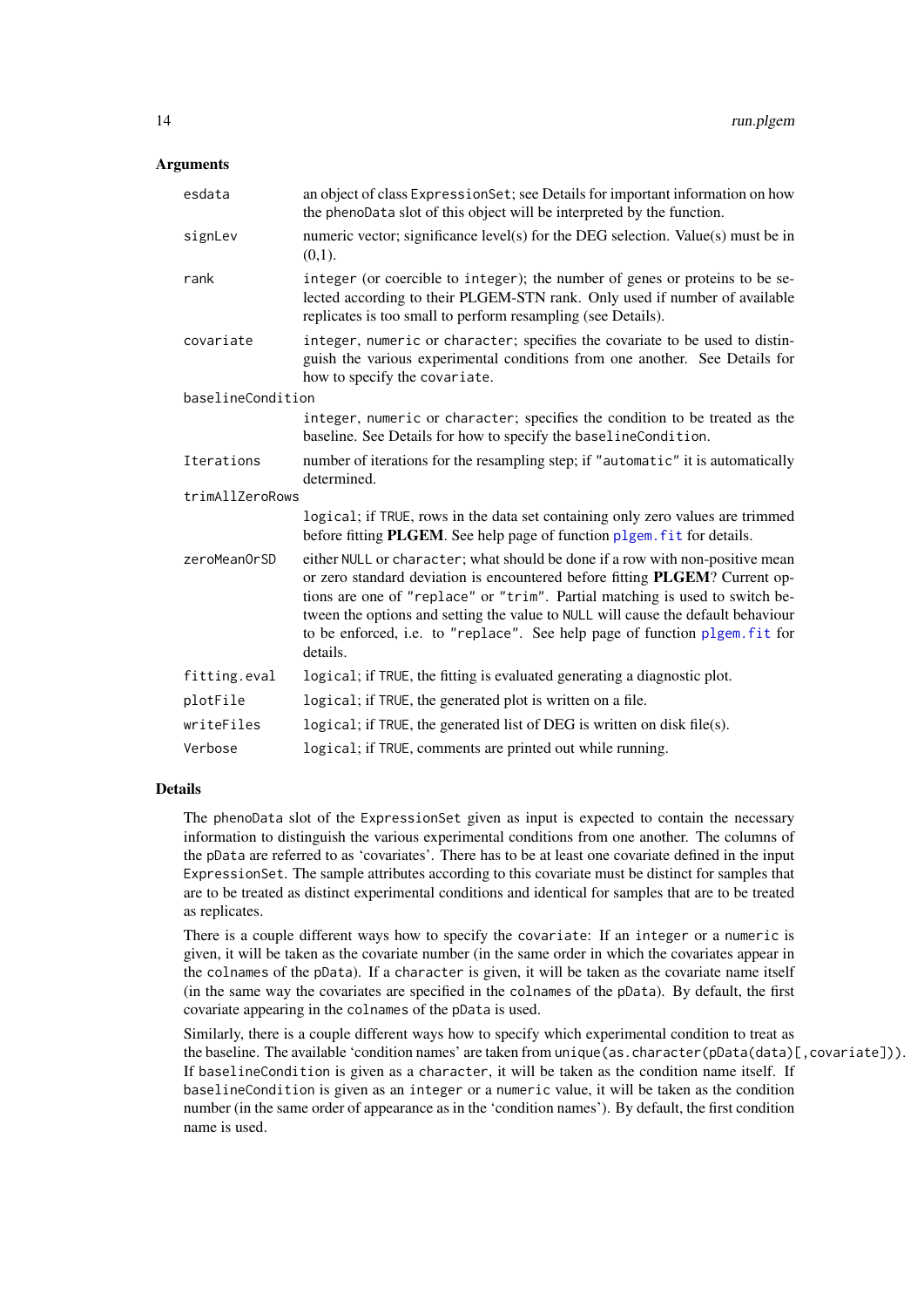#### <span id="page-14-0"></span>run.plgem 15

The model is fitted on the most replicated condition. When more conditions exist with the maximum number of replicates, the condition providing the best fit is chosen (based on the adjusted  $r^2$ ). If there is again a tie, the first one is arbitrarily taken.

If less than 3 replicates are provided for the condition used for fitting, then the selection is based on ranking according to the observed PLGEM-STN values. In this case the first rank genes or proteins are selected for each comparison.

Otherwise DEG are selected comparing the observed and resampled PLGEM-STN values at the signLev significance level(s), based on p-values obtained via a call to function plgem. pValue. See References for details.

# Value

A list of four elements:

| fit         | the input plgemFit.                                                                                                                                                                                                                                                                                                                                                                                                                                                                                                                                                                                                                                                                                              |
|-------------|------------------------------------------------------------------------------------------------------------------------------------------------------------------------------------------------------------------------------------------------------------------------------------------------------------------------------------------------------------------------------------------------------------------------------------------------------------------------------------------------------------------------------------------------------------------------------------------------------------------------------------------------------------------------------------------------------------------|
| PLGEM. STN  | a matrix of observed PLGEM-STN values (see plgem. obsStn for details).                                                                                                                                                                                                                                                                                                                                                                                                                                                                                                                                                                                                                                           |
| p-value     | a matrix of p-values (see plgem. pValue for details).                                                                                                                                                                                                                                                                                                                                                                                                                                                                                                                                                                                                                                                            |
| significant | a list with a number of elements equal to the number of different significance<br>levels (delta) used as input. If ranking method is used due to insufficient num-<br>ber of replicates (see Details), this list will be of length 1 and named first XXX,<br>where XXX is the number provided by argument rank. Each element of this list is<br>again a list, whose number of elements correspond to the number of performed<br>comparisons (i.e. the number of conditions in the starting ExpressionSet mi-<br>nus the baseline). Each of these second level elements is a character vector of<br>significant gene/protein names that passed the statistical test at the correspond-<br>ing significance level. |

#### Author(s)

Mattia Pelizzola <mattia.pelizzola@gmail.com> Norman Pavelka <normanpavelka@gmail.com>

# References

Pavelka N, Pelizzola M, Vizzardelli C, Capozzoli M, Splendiani A, Granucci F, Ricciardi-Castagnoli P. A power law global error model for the identification of differentially expressed genes in microarray data. BMC Bioinformatics. 2004 Dec 17; 5:203; [http://www.biomedcentral.com/](http://www.biomedcentral.com/1471-2105/5/203) [1471-2105/5/203](http://www.biomedcentral.com/1471-2105/5/203).

Pavelka N, Fournier ML, Swanson SK, Pelizzola M, Ricciardi-Castagnoli P, Florens L, Washburn MP. Statistical similarities between transcriptomics and quantitative shotgun proteomics data. Mol Cell Proteomics. 2008 Apr; 7(4):631-44; [http://www.mcponline.org/cgi/content/abstract/](http://www.mcponline.org/cgi/content/abstract/7/4/631) [7/4/631](http://www.mcponline.org/cgi/content/abstract/7/4/631).

# See Also

[plgem.fit](#page-3-1), [plgem.obsStn](#page-6-1), [plgem.resampledStn](#page-9-1), [plgem.pValue](#page-8-1), [plgem.deg](#page-1-1), [plgem.write.summary](#page-11-1)

# Examples

```
data(LPSeset)
set.seed(123)
LPSdegList <- run.plgem(esdata=LPSeset, fitting.eval=FALSE)
```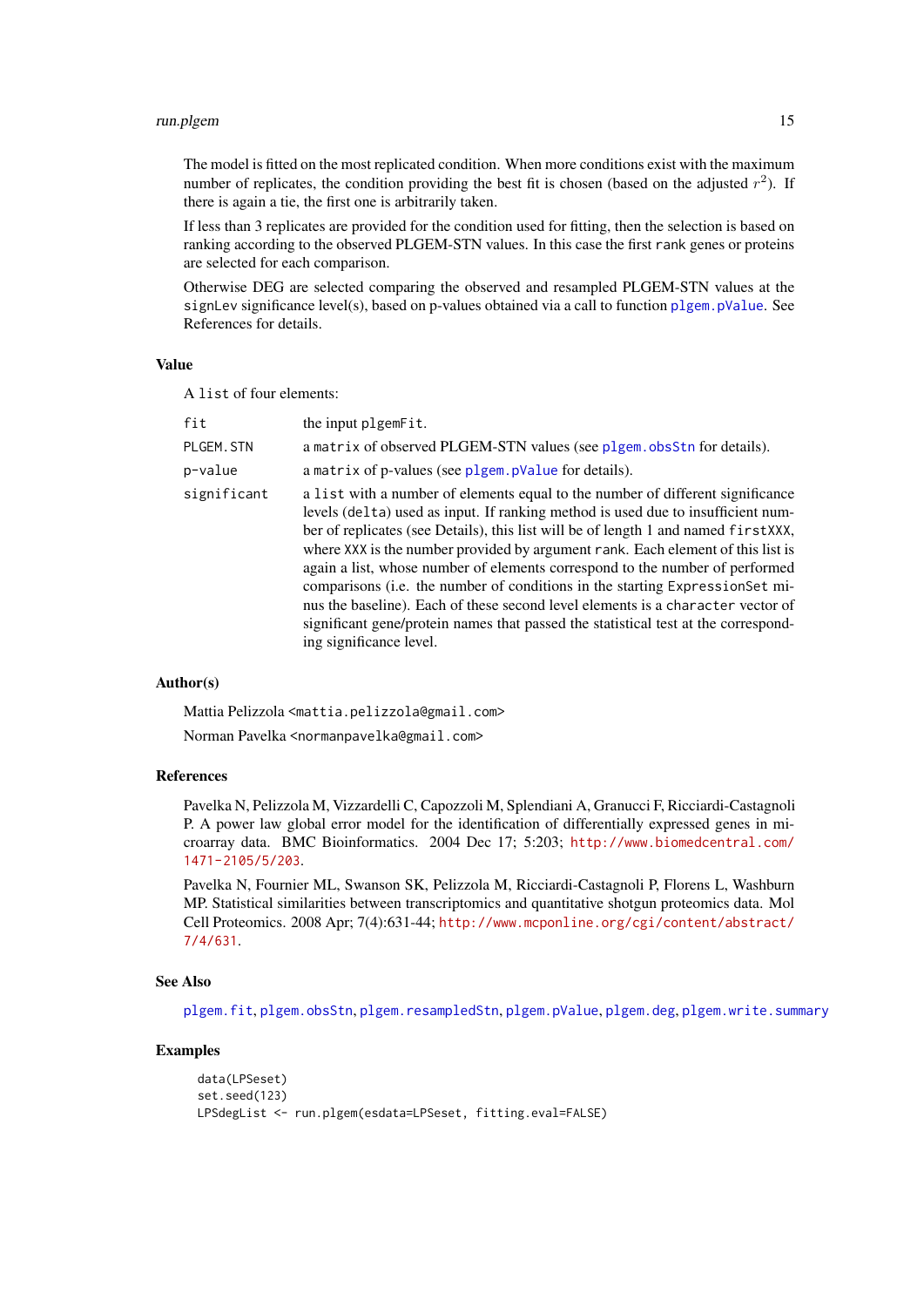<span id="page-15-1"></span><span id="page-15-0"></span>Function to set graphical parameters for PLGEM fitting evaluation plots produced by function plgem.fit.

# Usage

```
setGpar(minLnM=NULL, maxLnM=NULL, minLnSD=NULL, maxLnSD=NULL,
 minRes=NULL, maxRes=NULL)
```
# Arguments

| minLnM  | minimum 'ln(mean)' value in upper left plot.        |
|---------|-----------------------------------------------------|
| maxLnM  | maximum 'ln(mean)' value in upper left plot.        |
| minLnSD | minimum $\ln(\text{sd})'$ value in upper left plot. |
| maxLnSD | maximum $\ln(\text{sd})'$ value in upper left plot. |
| minRes  | minimum 'residual' value in upper right plot.       |
| maxRes  | maximum 'residual' value in upper right plot.       |

# Details

A call to setGpar() is the recommended way to set graphical parameters in plgem.fit. If parameters are left unspecified, suitable defaults will be found by plgem.fit.

# Value

A list of six elements:

| minLnM  | minimum 'ln(mean)' value in upper left plot.        |
|---------|-----------------------------------------------------|
| maxLnM  | maximum 'ln(mean)' value in upper left plot.        |
| minLnSD | minimum 'ln(sd)' value in upper left plot.          |
| maxLnSD | maximum $\ln(\text{sd})'$ value in upper left plot. |
| minRes  | minimum 'residual' value in upper right plot.       |
| maxRes  | maximum 'residual' value in upper right plot.       |

# Author(s)

Norman Pavelka <normanpavelka@gmail.com>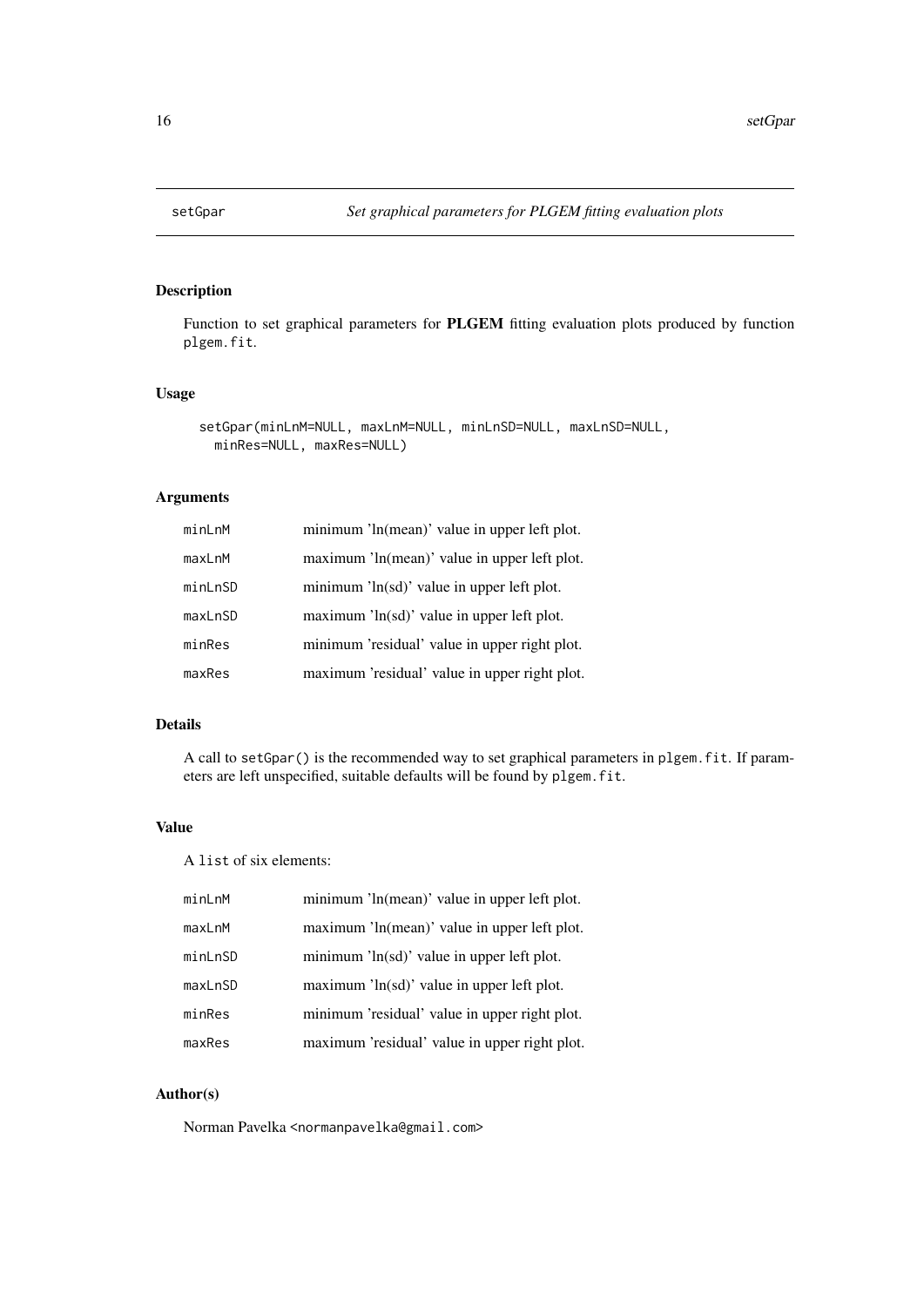#### <span id="page-16-0"></span>setGpar and the setGpar and the setGpar and the setGpar and the setGpar and the setGpar and the setGpar and the setGpar and the setGpar and the setGpar and the setGpar and the setGpar and the setGpar and the setGpar and th

# References

Pavelka N, Pelizzola M, Vizzardelli C, Capozzoli M, Splendiani A, Granucci F, Ricciardi-Castagnoli P. A power law global error model for the identification of differentially expressed genes in microarray data. BMC Bioinformatics. 2004 Dec 17; 5:203; [http://www.biomedcentral.com/](http://www.biomedcentral.com/1471-2105/5/203) [1471-2105/5/203](http://www.biomedcentral.com/1471-2105/5/203).

Pavelka N, Fournier ML, Swanson SK, Pelizzola M, Ricciardi-Castagnoli P, Florens L, Washburn MP. Statistical similarities between transcriptomics and quantitative shotgun proteomics data. Mol Cell Proteomics. 2008 Apr; 7(4):631-44; [http://www.mcponline.org/cgi/content/abstract/](http://www.mcponline.org/cgi/content/abstract/7/4/631) [7/4/631](http://www.mcponline.org/cgi/content/abstract/7/4/631).

# See Also

[plgem.fit](#page-3-1), [run.plgem](#page-12-1)

# Examples

setGpar(minLnM=-1, maxLnM=8)